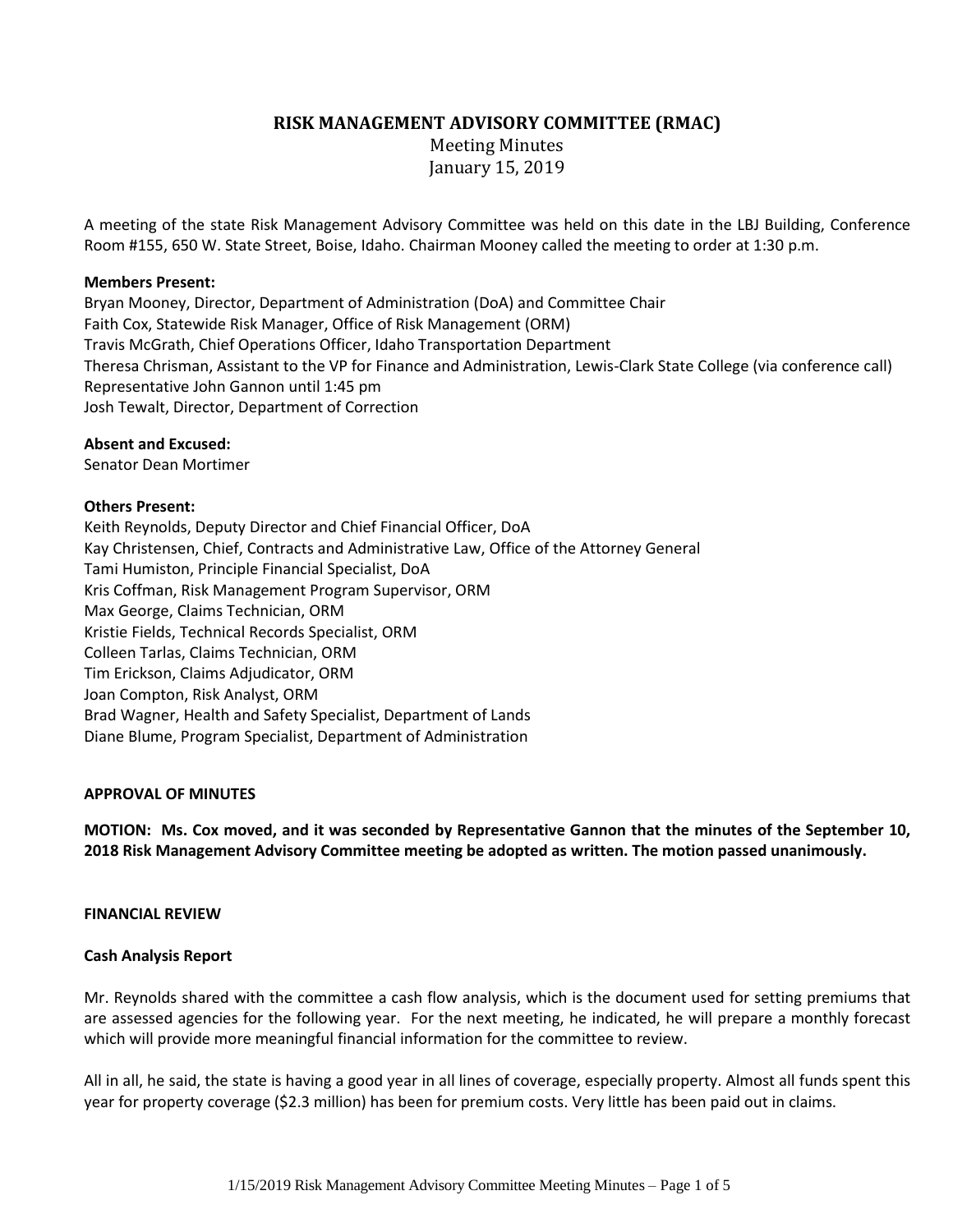## **Expense Analysis Report**

The expense analysis report compares where the state is as of December  $31<sup>st</sup>$  to annual projections. Typically, agency receipts balance to zero at the end of the year, he said. This year, however, one of the agencies projected in the receipts, College of Eastern Idaho, became a community college and was no longer eligible for the state's insurance. Nevertheless, there is no negative variance between actual and projected expenses. Last year at this time, he pointed out, the state had already been in a negative variance for property.

## **UPDATE FROM STATEWIDE RISK MANAGER**

## **Inland Marine Coverage (Inflation)**

Ms. Cox explained the state's optional inland marine insurance covers items valued up to \$2,000 with a \$50 deductible for items easily pilfered or breakable. This level of coverage has remained the same for several decades with no inflation increase. Therefore, she proposed that the value of items covered under this plan be increased to \$2,500 with a \$100 deductible which would be more in line with market, she added.

Mr. Reynolds indicated that claims have been so favorable that for the last five years or so, premiums have not been charged to agencies. It's projected this year that about \$22,000 will be paid out on claims.

# **MOTION: It was moved that the Committee approve increasing agency coverage for Inland Marine to \$2,500 with a \$100 deductible effective July 1, 2019. The motion passed unanimously.**

### **October All-Agency Risk Forum**

The forum last October was the third annual training opportunity provided free to all agencies and funded by the state's broker, Ms. Cox continued. This committee was instrumental in helping to identify topics for the training agenda. She shared feedback from attendees and listed the average scoring on specific topics ranging from 1 (lowest) to 5 (highest).

| <b>Idaho Human Rights Commission Process</b>     | 4.71 |
|--------------------------------------------------|------|
| Idaho Cyber Liability                            | 4.09 |
| <b>Decrease Workers Compensation</b>             | 4.55 |
| <b>Start Drivers Safety Program</b>              | 4.21 |
| Best Practices/Working with Risk Management 4.35 |      |
| <b>Idaho Claim Trends</b>                        | 4.79 |

There were about 100 attendees, she said, ranging from deputies attorney general, department directors, financial staff, as well as human resources personnel. To prepare for the next October forum, she said she will bring topic ideas and have the committee help decide on an agenda.

# **Fleet Safety**

A common comment received at the October forum, she pointed out, is that few state agencies have drivers' safety programs. She distributed a spreadsheet showing Auto Property Damage Claim Trends for the last five years.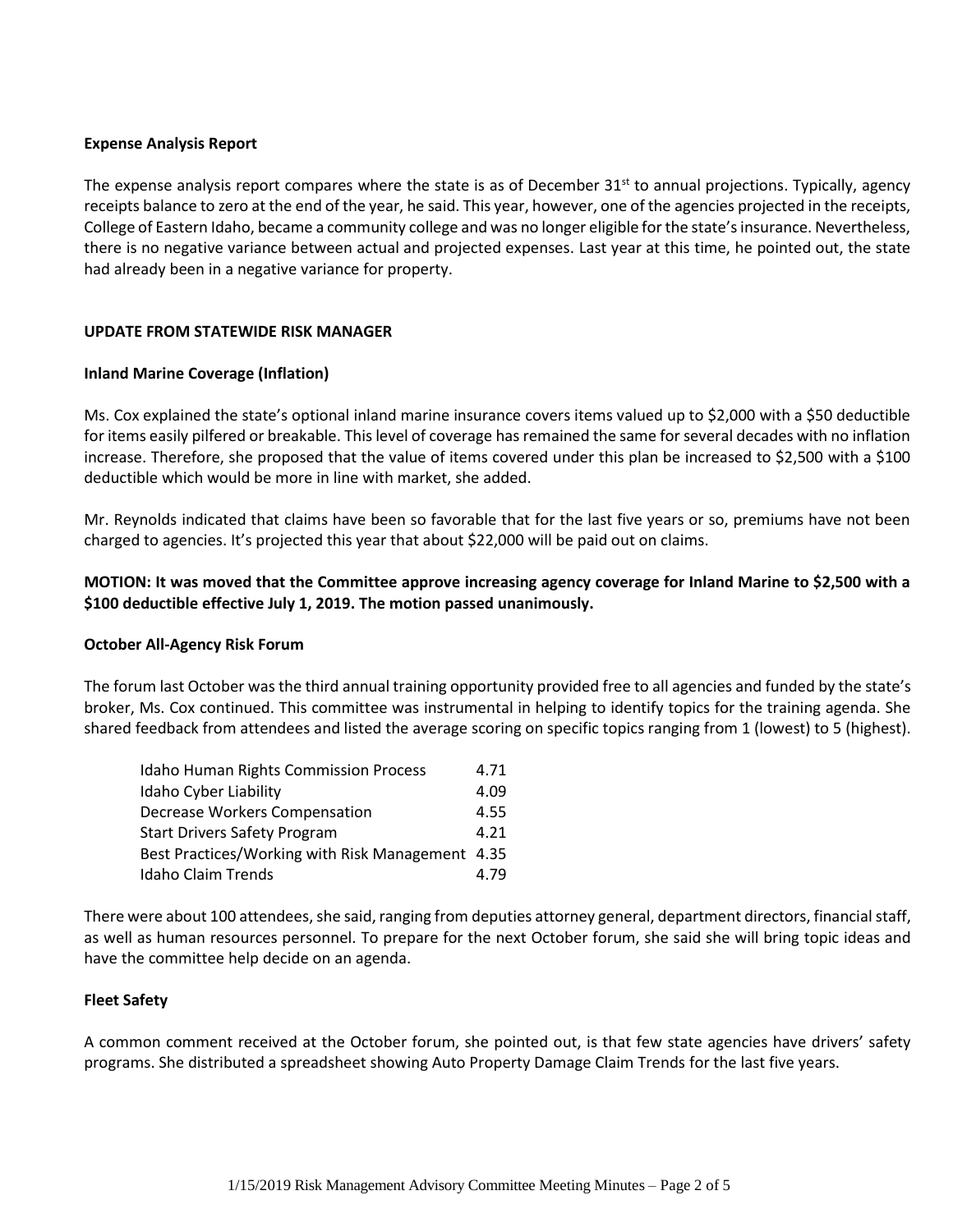| <b>Auto Property Damage Claim Trends</b> |                      |                      |                         |               |  |
|------------------------------------------|----------------------|----------------------|-------------------------|---------------|--|
| <b>Fiscal Year</b>                       | <b>Total Vehicle</b> | <b>APD Accidents</b> | <b>Preventable APDs</b> | % Preventable |  |
| 2015                                     | 6644                 | 321                  | 137                     | 42.68%        |  |
| 2016                                     | 6706                 | 343                  | 142                     | 41.40%        |  |
| 2017                                     | 6657                 | 320                  | 140                     | 43.75%        |  |
| 2018                                     | 6906                 | 321                  | 130                     | 40.50%        |  |
| <b>YTD 2019</b>                          | 6976                 | 141                  | 66                      | 46.81%        |  |

The column listing preventable claims includes incidents of backing into stationary objects, for example. The number of preventable accidents is very high, she added, and indicates that drivers were distracted. ITD has some of the lowest rates and that is likely because it administers a drivers' safety program.

For FY19 this committee acted to increase the deductible for auto accidents with the intent that it would motivate agencies to better manage their drivers, but this has not shown to be the case, she said. Year-to-date the percentage of preventable auto property damage claims is almost at 47%. She shared percentages of the top seven agencies with the highest rates of preventable claims for FY18. Halfway through FY19 all seven, except for one, has already exceeded their total amount of preventable accidents in FY18.

She asked the committee for thoughts about creating a fleet management program for the state. Right now, there are no statewide parameters on vetting who can drive state vehicles. There is no disciplinary process for employees who have accidents, and there are no limitations for employees who have had DUIs. Many states have restrictions on who can and cannot drive, she said, and she proposed that Idaho establish minimum standards for drivers of state vehicles.

At one time Risk Management tried to implement a distracted driver's policy with the Division of Human Resources, she explained, but it was not well received. Ms. Christensen suggested the way to enforce a statewide vehicle safety program would be through a rule. DHR would need to be involved since it is statutorily responsible for disciplinary actions for state employees.

She further commented that individuals with DUIs are now unable to drive their cars without blowing into a breathalyzer. This has not been dealt with at the state level. Chairman Mooney said in his experience in the private sector, there was no tolerance for DUIs. He cautioned, however, that if consequences are so severe that an employee may not report an accident, that could be even more dangerous. He suggested the department request example policies from the state's insurance company and spend some time discussing them at the next meeting of this committee.

Ms. Chrisman pointed out that Lewis Clark-State College has a driver's safety policy including background checks every three years for employees, and background checks every year for students who drive state vehicles. If it is found that an employee or student has a driving violation within the last 24 months they must received authorization from their supervisor if they drive, and most likely if they have a DUI they are not allowed to drive at all. All drivers must sign that they agree to the College's policy.

Director Tewalt cautioned that any rule considered be well thought out because there are operational challenges to driving agreements that could affect agencies, such as the Department of Correction.

**Motion: It was moved by Ms. Cox and seconded by Director Tewalt that by the next meeting of this committee, staff will poll agencies about their current practices, what is working and not working, and work with the state's broker to gather sample polices from throughout the country for the committee to consider. The motion passed unanimously.**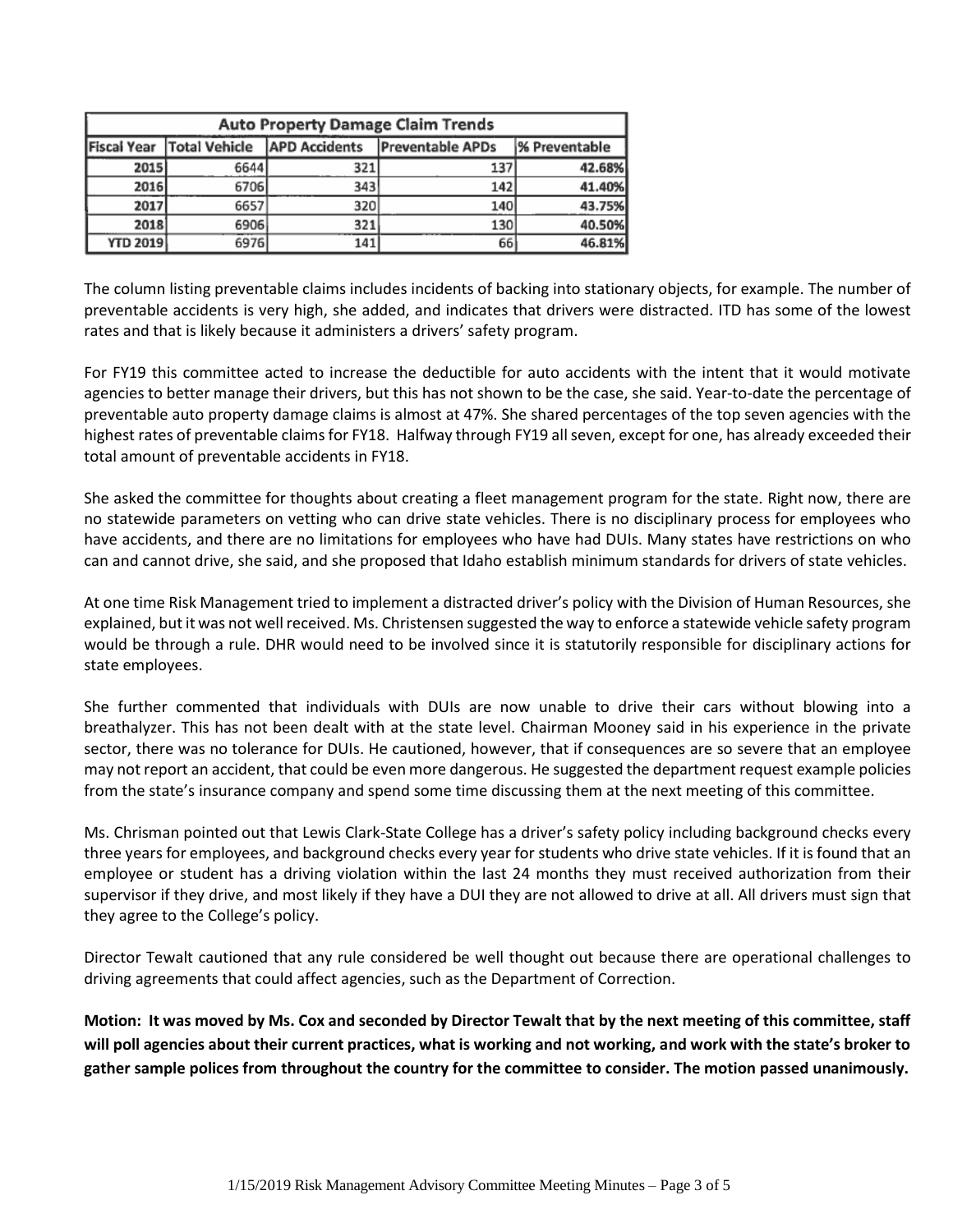### **New Risk Management Information System**

The existing system is not adequate, Ms. Cox explained, and has no ability to allow for analysis of data to aid in managing risk. Last year, funding was received for a new off-the-shelf system that will allow agencies to access their own information and conduct their own ad hoc reporting. Staff has been working on an RFP for several months and it is anticipated to be issued yet this month, she said, with contract award by May.

## **STRIMA 2020**

The State Risk Insurance Management Association is an excellent organization involving about 42 states, she continued. It conducts a conference annually hosted by a different state each year. Included are round-table discussions where states discuss similar areas of interest and concern and share best practices. Recently, she said, she was elected to the Association's Board.

STRIMA has been trying to bring the conference to Boise for many years and it will finally happen in 2020. It will be a lot of work organizing this five-day event that also includes activities for spouses. She is now searching for an Idaho motivational speaker, and a live band.

## **3-Year Claim History**

She distributed a document illustrating claims in progress and litigation for FY16, FY17, and FY18. It shows how many claims were filed in each of the lines of coverage, how many remain open, the number of claims in litigation, and the amount paid to date. She pointed out, for example, that in FY18 out of 403 total liability claims, 22 are in litigation, which is substantial, she said. In FY17 there were 507 total liability claims with 8 in litigation. In FY16 there were 468 claims with 15 in litigation. She pointed-out a recent trend where cases are going straight to litigation rather than negotiating with Risk Management in the Tort Claim stage to resolve, she said.

### **Important Case Updates**

Currently, there are 86 current litigated claims going back to 2009. The top three agencies with most of these claims are the Departments of Correction, Juvenile Correction, and Health and Welfare.

One important case is a whistleblower case involving Idaho State Police where three separate occurrences were awarded. It is being appealed by the state and is now schedule at the Supreme Court next month, she said. Another one involves Juvenile Correction where the state is appealing the decision at the district court level that ruled that the statute of limitation did not apply. Other big profile cases underway include the case of gender reassignment at the Department of Correction.

Director Mooney suggested the Division of Human Resources Administrator, Susan Buxton, be invited to be a member on this advisory committee. The committee agreed.

### **PROPOSED 2019 MEETING SCEDULE**

The following dates have been set for the upcoming RMAC meeting: Tuesday, May 14<sup>th</sup>, 1:30 pm Tuesday, September 17<sup>th</sup>, 1:30 pm